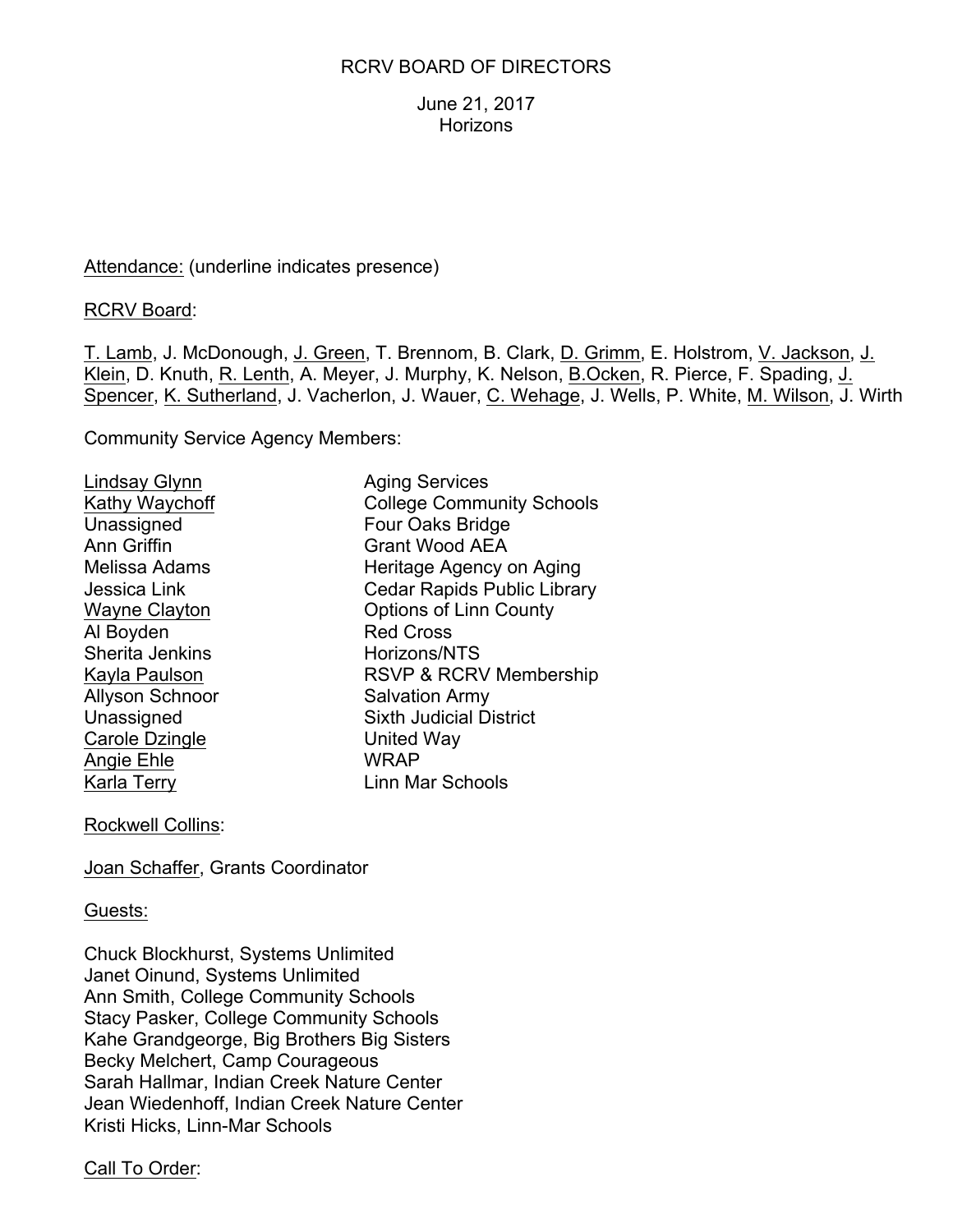## RCRV BOARD OF DIRECTORS

### June 21, 2017 **Horizons**

Keith Sutherland presided and called the meeting to order at 1:32 pm.

Minutes: Jim Green moved, Terry Lamb seconded, a motion to approve minutes of the March, April and May meetings, with one change. The corrected version is on the web site.

Presentation: Distribution of RCRV awards. Recipients, RCRV sponsors and award amounts are posted on RCRV.org

Old Business: None

New Business: Keith Sutherland observed that RCRV is experiencing organizational difficulties, and prepared a paper studying the issues. See the web site, RCRV.org

Partner Agency Reports:

Angie Ehle – WRAP

WRAP is on track toward another record for services in 2017. The queue remains relatively constant at 20 jobs. Angie mentioned an item on Channel 9 news yesterday that relates to access issues.

Wayne Clayton – Options of Linn County

No current projects in partnership with RCRV. A partnership for consumer activities has formed with Horizons.

Kathy Waychoff – College Community School District

Preparation for fall enrollment is already underway. Extensive construction projects are presenting challenges. There is still no date for Governors Awards and it's complicated.

Carole Dzingle – United Way

United Way Annual Meeting is tomorrow at the Marriott. They are into a new fiscal year, and the funding campaign has begun.

Kayla Paulson – 55+ Initiative & United Way

A Grant Writing 101 class is set for June 28 from 10:00 'til 2:00 at the United Way building. The fee is \$12, which pays for a lunch. Openings are available.

Karla Terry – Linn Mar Schools

Linn-Mar Community Schools will be bringing a referendum to a vote on Tuesday, September 12. To learn more about the plans, visit our site Vote 2017 to learn more.

The Linn-Mar Foundation will host Ford Motor Company's Drive 4 Your School on Saturday, August